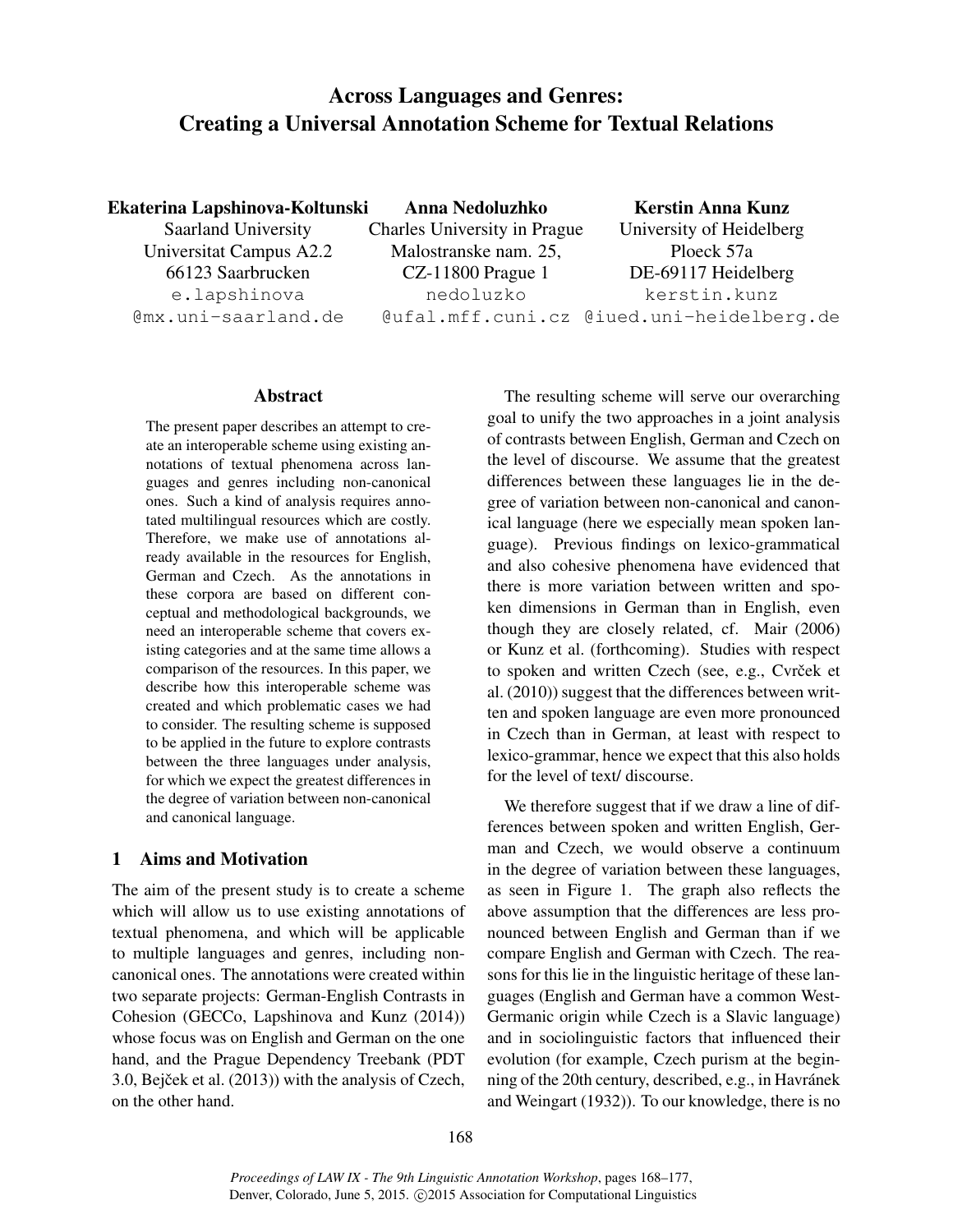

Figure 1: Differences between spoken and written English, German and Czech

research testing these assumptions. We believe that a cross-language analysis based on the interoperable scheme proposed in this work will help to fill this gap.

However, this kind of study requires corpora that are annotated for textual phenomena. As the creation of such corpora is a time-consuming task, we decide to take advantage of existing resources, i.e. corpora, which already contain annotations of these phenomena. However, while capturing the same phenomena, the annotations in the corpora at hand were created in the frame of two different projects (GECCo and PDT, see Section 2). Moreover, both existing annotation schemes only account for the systemic peculiarities and realizational options of the languages analysed and hence are not general enough to permit a comparison across Germanic and Slavic languages. For this reason, we need to unify the categories in these schemes to create an interoperable one which can be applicable to multiple languages and text registers, including spoken ones. The scheme will allow us to profit from the existing annotated resources and at the same time will enable the contrastive analysis of the languages involved. We believe that the resulting scheme will find application not only in our research, but also in further linguistic studies and in cross-language NLP applications. It is beyond the scope of this paper to include the contrastive language analysis, which will follow from the unified scheme in our future work.

#### 2 Theoretical Background

In this section, we describe the frameworks for the analysis of English, German and Czech. They were used in the development of the resources at hand (which are described later in Section 3) and will serve as a basis for our interoperable scheme.

#### 2.1 Frameworks for the analysis of English and German

The analysis of textual phenomena in GECCo is based on the definition of cohesion. The concept was established by Halliday and Hasan (1976) for English, in the frame of Systemic Functional Linguistics. It concerns textual relations between linguistic expressions across grammatical domains. Additionally, the categories under analysis are based on the conceptualisations of de Beaugrande and Dressler (1981), who consider cohesion as an explicit linguistic signal on the text surface to establish coherence or textuality. Cohesion always involves a linguistic trigger (cohesive device) that links up to other linguistic expressions in the same text. The main categories used in the analysis include coreference to create relations of identity, comparative reference, substitution and ellipsis to create relations of comparison between referents belonging to the same type, conjunction for logico-semantic relations between propositions, and lexical cohesion for similarity between different types of referents. The adaptation of these categories and their subcategories to the bilingual comparison of English and German have been described in Kunz et al. (forthcoming). For coreference, ellipsis and lexical cohesion, not only cohesive devices were considered, but also the linguistic expressions they tie up with as well as the cohesive relations. The relations may contain more than just two linguistic expressions and form cohesive chains that stretch over longer passages of text.

#### 2.2 Framework for the analysis of Czech

In the framework for the analysis of Czech, the following textual phenomena are included: ellipses, information structure, grammatical and textual coreference, bridging relations (associative anaphora) and discourse relations. Their definition is based on Functional Generative Description as described in Sgall et al. (1986). The approach uses syntactic as well as semantic criteria for text analysis and considers three layers of text representation: morphological, analytical and tectogrammatical (deep syntactic). At the tectogrammatical layer, the meaning of the sentence is represented as a dependency tree structure, in which nodes represent autosemantic words and are labelled with a large set of at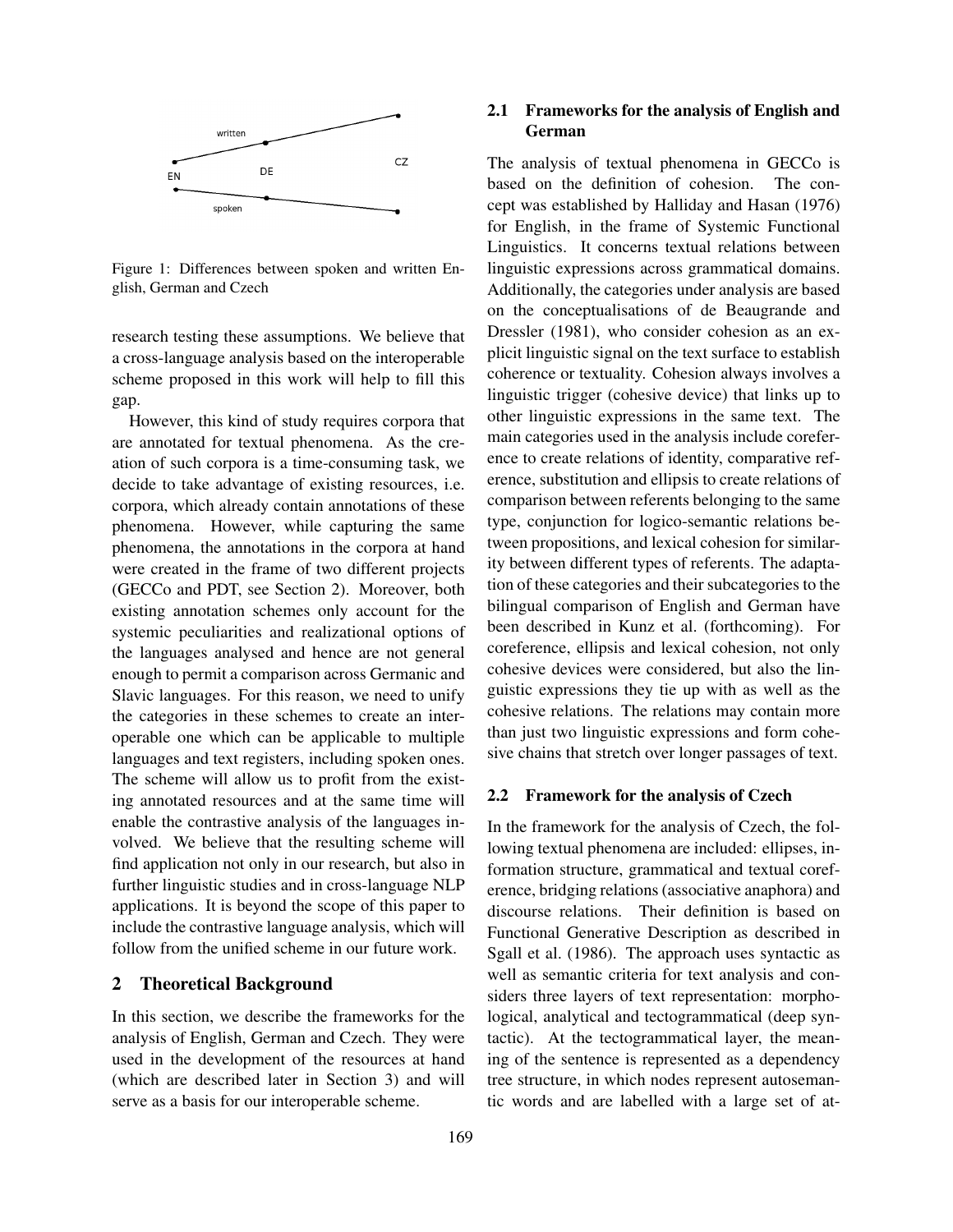tributes. This layer of representation is especially important for elliptical constructions, as they are captured here in reconstructions (Mikulová, 2014). Besides that, the tectogrammatical layer also covers information on structural attributes (in terms of contextually bound or contextually non-bound nodes). The approach to textual phenomena exceeding the sentence boundary is two-fold for the Czech framework. On the one hand, the conception of discourse relations is based on the Penn-style discourse lexically-grounded approach, as described in Prasad et al. (2008). According to this approach, only those relations that are signaled by explicit markers (connectives) are considered as discourse relations. However, in contrast to the Penn-style approach, the set of connectives is an open list, see Poláková et al. (2013), and the treatment of coreference and bridging relations includes both explicit and implicit categories. Language expressions that refer to the same discourse entity are considered to be coreferent. As for bridging relations, their definition has been taken from Clark (1975).

## 3 Data and Experiment

As already mentioned in Section 1, we aim to take advantage of the existing corpora annotated for textual phenomena to avoid the time-consuming creation of such resources. The existing German and English data are annotated with the GECCo framework described in 2.1, whereas the data for Czech are annotated in the PDT style described in section 2.2 above. The current section provides a brief description of these resources at hand.

### 3.1 GECCo - German and English corpora

The GECCo corpus annotated for textual phenomena with the framework described in 2.1 represents a continuum of different text types (registers in the sense of Systemic Functional linguistics) from written to spoken discourse. More precisely, it includes English and German texts of ten registers, eight of which represent written discourse and include fictional texts, political essays, instruction manuals, popular-scientific texts, letters to shareholders, prepared political speeches, tourism leaflets and texts from corporate websites. This part contains not only original texts, but also their translations in both directions. The registers of spoken discourse include recorded and transcribed interviews and academic speeches described in Lapshinova-Koltunski et al. (2012), as well as transcriptions of television talkshows, texts from internet forums, medical consultations and sermon texts. The total number of words contained in the corpus comprises ca. 1,6 Mio (including translations). The corpus is annotated on several levels, which include morphological, syntactical, structural and textual information (i.e. information on cohesion as described above). The information on the latter was annotated with the help of semi-automatic procedures described by Lapshinova-Koltunski and Kunz (2014). These result from an integration of the systemic peculiarities of English and German and at the same time account for textual variation in terms of canonical written and non-canonical spoken language. The rich annotation allows capturing information about the structural and syntactic features of cohesive devices (and also antecedents) and about how they are mapped onto information structure. Moreover, it yields information about chain features, e.g. number of elements in chains, distance between chain elements and number of different chains.

### 3.2 Prague Dependency Treebanks

There is a number of corpora annotated according to the Prague annotation scenario described in section 2.2 above. These include PDT 3.0 – Prague Dependency Treebank (Bejček et al., 2013), PCEDT 2.0 – Prague English Dependency Treebank (Hajič et al., 2012) and PDTSL – Prague Dependency Treebank of Spoken Language (Hajič et al., 2009). All these corpora consist of original texts (Czech and English respectively) extracted from newspaper articles (PDT), Wall Street Journal (PCEDT) and transcribed and reconstructed spontaneous dialogue speech in Czech and English. PCEDT 2.0 also contains translations from English into Czech. The total number of words in written corpora comprises ca. 3,2 Mio (including translations) and spoken corpora for English and Czech total ca. 770 thousand tokens. The written corpora are annotated with morphological, analytical and tectogrammatical information, whereas each sentence is represented as a dependency tree structure. The tectogrammatical layer of PDT 3.0 also contains annotation of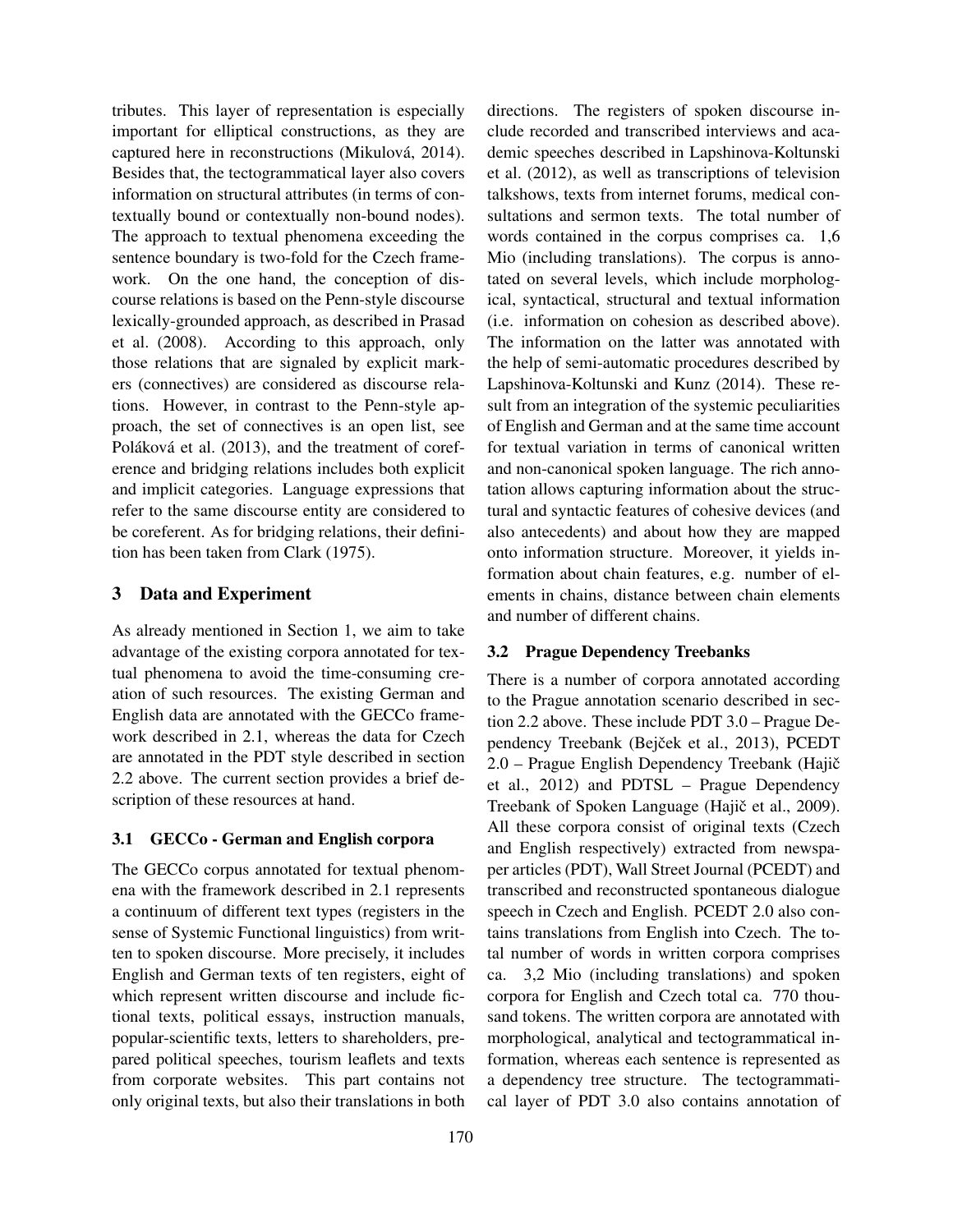information structure attributes and the following discourse phenomena: extended (nominal) textual coreference, bridging relations, discourse connectives and the discourse units linked by them, and semantic relations between these units, see Poláková et al. (2013) for details.

#### 3.3 Experiment settings

The creation of an interoperable scheme requires a comparison of the underlying annotations. We therefore annotate the same data set on the basis of both conceptions, and identify those categories that cover the same phenomena. For this, we have selected texts in English (both originals) belonging to two different genres – journalism and fiction and annotated them in accordance with the guidelines of the Prague and GECCo conceptions. Journalistic texts represent written discourse, whereas the fictional texts we selected are closer to spoken language and other non-canonical genres, e.g., internet blogs or tweets. They are partially narrative and partially dialogic, and hence contain turns, but also reformulations, elaboration and other spoken language features. We believe that this data constellation ensures a good base for our future analysis (aimed at comparison of spoken vs. written dimensions). We decide for texts in English, as English data is available in both underlying resources, hence allowing us to unify the annotated categories afterwards. The journalistic sample contains texts exported from PCEDT 2.0 (see section 3.2), with a size of around 100 sentences. A sample of fictional texts of the same size was exported from the GECCo corpus described in 3.1. For the sake of convenience, we used different annotation tools for the two different frameworks – TrEd (Pajas and Štěpánek, 2008) for the framework described in 2.2, as it allows visualisation of trees, and MMAX2 (Müller and Strube, 2006) for the framework described in 2.1, as this enables visualisation of longer cohesive chains. The annotations were carried out manually by four trained annotators. Then, the parallelly created annotations were compared and analysed qualitatively and quantitatively. The results of this analysis are presented in section 4 below.

#### 4 Analyses

#### 4.1 Overall comparison

Both GECCo and PDT frameworks include annotations of ellipses, coreference relations and discourse connectives. The category of lexical cohesion in the German-English framework (see section 2.1) can be partially mapped to bridging relations in the Czech framework (see 2.2), although lexical cohesion is much more lexically grounded than bridging. Substitution is the only phenomenon which is asymmetric in the frameworks. It is not covered by the definition of textual relations in the framework for Czech, as this device is common for English and (less so) for German but not relevant at all for Czech. We provide a mapping of the phenomena available in both frameworks in Table 1.

| <b>GECCo</b>           | <b>PDT</b>              |
|------------------------|-------------------------|
| coreference            | coreference             |
| lexical cohesion       | bridging                |
| ellipsis               | ellipsis                |
|                        | (in dependency trees)   |
| connectives, relations | connectives, arguments, |
|                        | relations               |
| substitution           |                         |

Table 1: Mapping of the phenomena

We count the occurrences of these categories in the experimental dataset and compare absolute numbers for both frameworks, see Figure 2. The numbers in Figure 2 reveal the preferences for certain types of relations in the two approaches involved. At the same time, we are able to observe the similarities between the types.



Figure 2: Overall annotation statistics

What is most evident from the figure is that the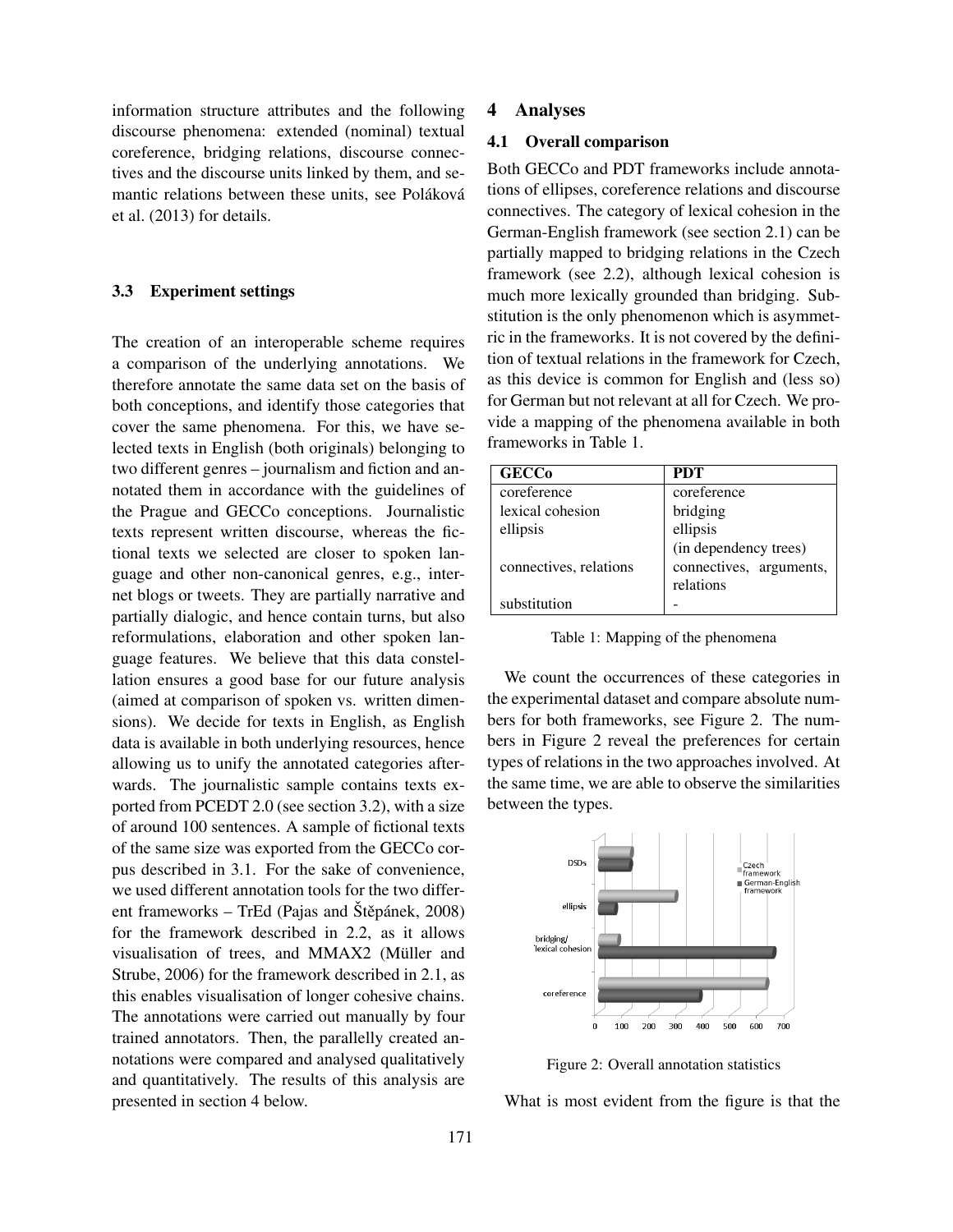number of discourse relations expressed by connectives<sup>1</sup> annotated in both approaches is very similar. This is mainly due to the fact that the typology of discourse relations of the main categories is similar in both approaches. Neglecting the terminology, there are four main relations in both approaches: temporal, causal, adversative and additive. In GECCo, also modal DSDs are distinguished (such as *well, sure, of course, surely*, etc.). They are especially frequent in spoken genres. However, they only provide a rather vague link to the two arguments, as they primarily carry an emotional meaning. For this particular reason, this type of textual devices is not included in the PDT framework, where a DSD always requires a clear linkage of two arguments, and in which the scope of discourse arguments is taken into account. If modal DSDs were substracted, the number of connectives for the German-English framework would slightly change. However, it does not change the comparison considerabely. The other difference observed in the approach to discourse relations is that, in the Pennstyle, the four main categories are further differentiated into more detailed relations, whereas in the German-English framework, only the general categories are considered.

The numbers for the other textual phenomena reveal more differences. For example, the frequencies of ellipses and coreference relations annotated within the PDT framework prevail over those of the other types. This is justified by the representation of the phenomena according to the framework: Apart from textual ellipses (*Did she open the door? No, she did not [open the door]*), it also contains various grammatical types of elliptical constructions, e.g. structural ellipses (ellipses of governing verbs and nouns), different kinds of anaphoric zeros (*Their reaction was 0 to do nothing and 0 ride it out*), including arguments with control constructions (*Peter want to [Peter] sleep*), general arguments (*Jane sells at Bata [what] [to whom]*), etc. These are reconstructed on the deep syntactic level. The GECCo approach is based on signals to textual cohesion, and therefore, ellipses are annotated only in the case of textual relations across grammatical domains. Be-

<sup>1</sup>hereinafter referred to as discourse-structuring devices (DSDs).

sides, anaphoric zeros are not reconstructed in syntactic structures.

For our contrastive analysis, we will consider cases of textual ellipsis only, which are expected to contribute especially to the differences between spoken and written language. We expect textual ellipsis to be more common in spoken genres, as our previous analyses for English and German have already evidenced, cf. Kunz et al. (forthcoming). Example (1) demonstrates a case of textual ellipsis considered in both approaches.

## (1) *He'd never even bothered to read it. But Truman had [].*

The difference here lies in the representation of the missing element. In the GECCo approach, this case is annotated as verbal ellipsis. The missing parts of the verbal phrase could either be *bothered to read it* or *read it*. In the PDT approach, the whole verbal phrase is reconstructed in the dependency tree, see Figure 3, connected to the antecedents of verbs by the arrows of grammatical and textual coreference. Note that this type of ellipsis, where only the operator is kept (termed as lexical ellipsis by Hallidday & Hasan (1976)), is available in English, but neither in German nor Czech.



Figure 3: Ellipsis in the dependency tree representation (PDT-style)

The differences in the annotations of **coreference** are due to the diverging definitions of coreferring expressions. In GECCo, only the mentions with an explicit marker, the cohesive device (e.g. definite articles, pronouns, demonstratives, etc.), are taken into account. This implies, for instance, that relations between named entities or between nominal construc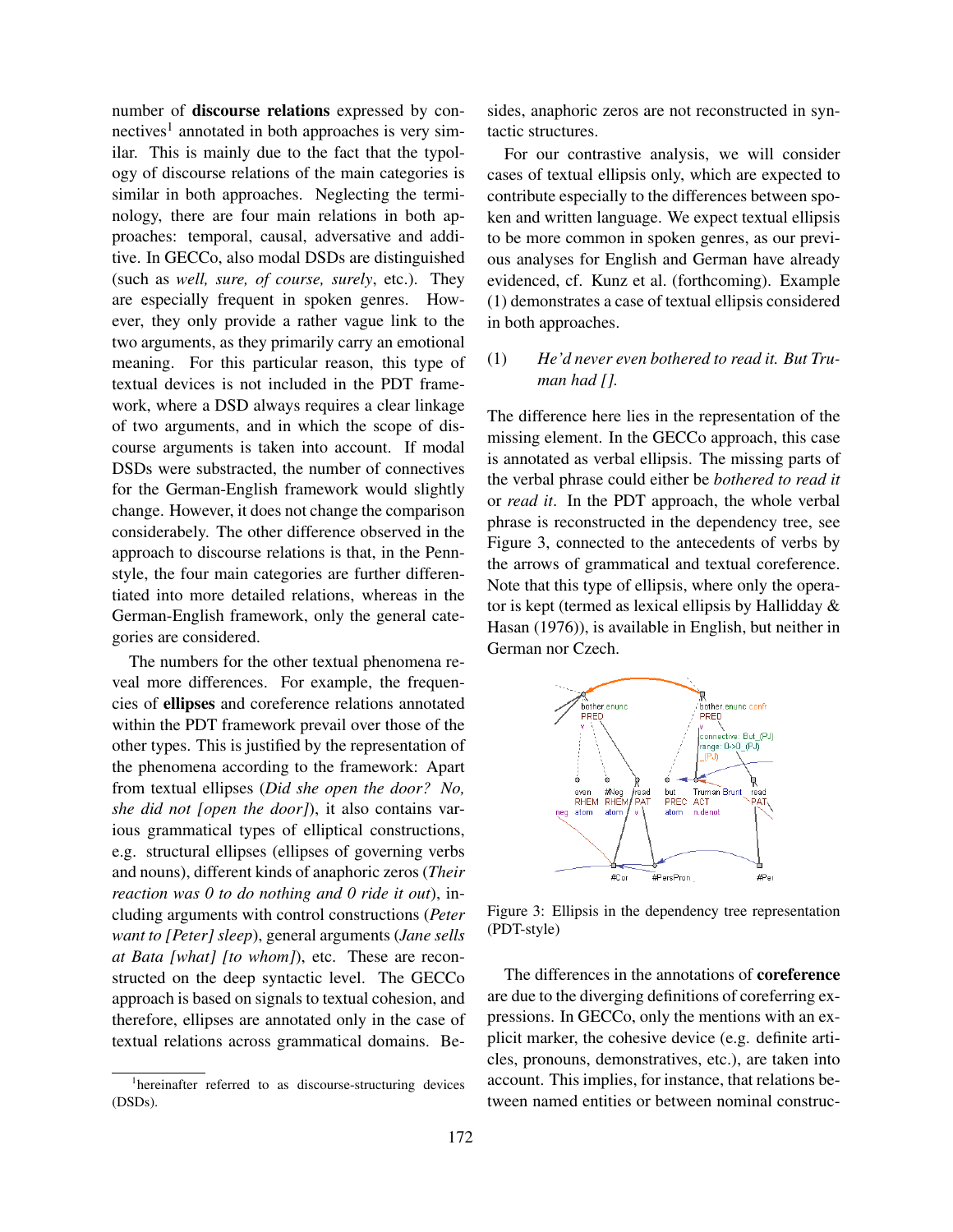tions in plural which are not introduced by a determiner are excluded from the annotation of coreference. They are, however, annotated as devices of lexical cohesion (see below). Moreover, as a cohesive relation to the antecedent is indicated by a cohesive device, only this explicit marker is annotated but not the other elements of the anaphoric nominal phrase. Hence, if an anaphoric expression consists of a definite article and a nominal head, the former is annotated as corerential device and the noun as lexical cohesion (see *the* and *manuscript* in example (2)). In the PDT approach, both implicit and explicit relations of coreference are annotated, including indefinite NPs. In addition, the whole anaphoric expression is annotated as one coreferential element, as illustrated in example (2).

(2) *Twenty years I have been working on [this book]," and he leaned over to rap [[the] [manuscript]] with a thick proprietary finger," and you can sit home in Peterskill and read it when it's published.*

Lexical repetitions (which belong to the level of lexical cohesion in GECCo) are also annotated as coreferent if they refer to the same discourse entity.

We assume that the differences in the annotation of coreference are also related to the contrasts that we observe for bridging/lexical cohesion, see Figure 2. Although there is a partial intersection of sets of the relations, the different conceptions are clearly seen in the annotations: in lexical cohesion, lexicosemantic properties of mentions in text are important. The semantic relations (e.g., meronymy, hyponymy, synonymy, etc.) assigned to the mentions are based on the context-free sense relations into which lexical words or patterns can enter, whereas their contextual meaning and referential properties are neglected. By contrast, bridging relations are based on the information instantiated in the text, which means that only those conceptual relations are considered which hold between entities mentioned in the same discourse. Nevertheless, we noticed that relations not marked as lexical cohesion are compensated by the annotation of coreference relations in GECCo, and taken together, they are comparable to the relations of bridging and coreference in the PDT framework. For example, repetitions, which are a subcategory of lexical cohesion, are marked as coreference relations in the PDT framework (see above).

Summing up, there are numerous similarities and overlaps in the categories of textual phenomena in both approaches, despite of the differences discussed earlier. This leads us to conclude that textual phenomena are reflected in both approaches in a very similar way although they are annotated with diverging terminology that stems from different theoretical backgrounds. The following section (4.2) illustrates in more detail some of the cases which are especially interesting for a cross-lingual analysis of spoken and written language.

#### 4.2 Case studies

Coreference and bridging / lexical cohesion The interplay between coreference and bridging or lexical cohesion is especially interesting if we compare spoken and written genres, as we expect certain preferences due to contextual settings (shorttime memory, presence of all speech participants in the communication situation, etc.). In Table 2, we demonstrate the statistics (numbers are counted for one journalistic text consisting of 43 sentences) for coreference chains identified with both annotation schemes.

|                    | <b>GECCo-style</b> | <b>PDT-style</b> |
|--------------------|--------------------|------------------|
| coref.chains       | 23                 | 46               |
| aver.chain length1 | 3.48               | 4.20             |
| aver.chain length2 | 6.25               | 7,05             |

Table 2: Annotation statistics for coreference chains

We compare the total number of chains and the average chain length<sup>2</sup> which are higher in the PDT framework than in the GECCo approach for German and English. This coincides with the results that we observed in Section 2 above, as the total number of coreference elements is much lower in the GECCo framework.

If we go into detail and analyse the subtypes of anaphora, we find some fine-grained differences in the annotation. For example, event anaphora are annotated in both frameworks. However, the largest

<sup>&</sup>lt;sup>2</sup>aver.chain length1 is used for all chains, whereas aver.chain length2 indicates statistics for chains containing more than two elements.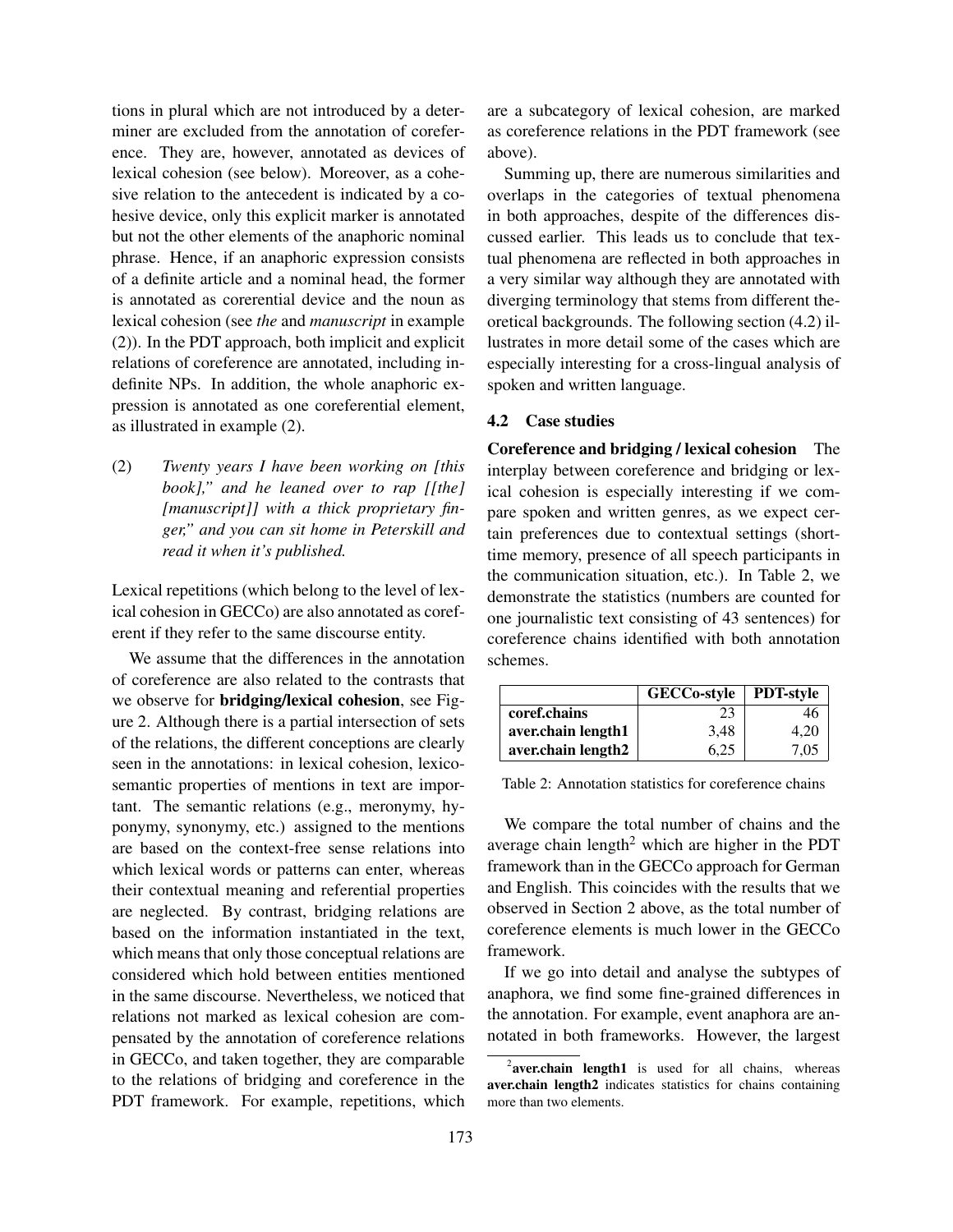scope of the antecedent of this anaphora type is limited to the extension of a sentence in the tree-based approach while cohesion-based annotations also include larger textual antecedents.

The above mentioned (see Section 4.1) overlap between coreference and bridging can be illustrated by the example in (3). The relation in (3-a) is covered by a combination of comparative reference and lexical cohesion in the GECCo framework, and by contrastive bridging in the PDT framework. At the same time, comparative reference also includes such cases as (3-b) and (3-c), combined with lexical cohesion in (3-b) and coreference and lexical cohesion in (3-c). Both are cases of bridging anaphora and common textual coreference in the PDT framework.

- (3) a. *a presentation a better presentation, an example – other examples*
	- b. *some case such/similar cases*.
	- c. *one hand the same hand*

Another illustration of this overlap can be seen in (4), where *she, her children, her war-damaged husband* and *their* are marked as a bridging relation (type subset - set) in one approach, whereas *she, her, her* and *their* are annotated as coreference in the other, *their* with a split antecedent.

(4) *Although [she] was kind and playful to [her] children, she was dreadful to [her wardamaged husband]; she openly brought her lover into [their] home.*

The relation between *The World War II* and *that* in (5) shows how coreference signaled by a demonstrative pronoun in the GECCo approach may coincide with the bridging relation in the PDT approach. In the latter, an explicit anaphor is marked as signalling a bridging and not a coreference relation since it is not entirely clear whether the event (*The World War II* in (5)) is identical with *that time*.

(5) *[The World War II] remained one of the most tragic events in the history. But at [[that] time] nobody thought about it.*

A minor difference between the approaches can be found within the field of event anaphora annotation. In the PDT approach, an antecedent can be explicitly annotated only when it is not longer than one sentence. In the GECCo approach, the scope of the antecedent is annotated independently of the size of the antecedent.

Discourse relations As already mentioned above, the greatest similarities between the two approaches were observed in terms of the total number of identified discourse relations in both schemes. The differences are discovered here on the level of types of relations involved. For example, the connective *and* in (6) is assigned a reason-result relation in the PDT framework, while the GECCo framework considers it as an additive conjunction.

(6) *William Gates and Paul Allen in 1975 developed an early language-housekeeper system for PCs, [and] Gates became an industry billionaire six years after IBM adapted one of these versions in 1981.*

In Table 3, we demonstrate the number of relations identified per approach and per text genre, as we suppose that the detected differences can be genre-sensitive.

|               | <b>GECCo-style</b> |       | <b>PDT-style</b> |       |
|---------------|--------------------|-------|------------------|-------|
|               | journ.             | fict. | journ.           | fict. |
| temporal      |                    | 11    |                  |       |
| contin./caus. | 9                  |       | 19               |       |
| comp./adver.  | 16                 | 10    | 15               | 17    |
| expan./addit. | 22                 | 24    | 19               | 22    |
| modal         |                    |       |                  |       |

Table 3: Annotation statistics for discourse connectives

For instance, both frameworks identify approximately the same number of temporal relations in the journalistic texts. Yet, deviating numbers for this relation are obtained for the fictional texts. The same tendency is observed for relations of contrast (adversative). In case of contingency or causal relations, the situation is different: the number of relations coincide here for fiction rather than journalism.

### 5 Resulting Scheme and Discussion

Summarising all the cases analysed in the data that were annotated with both frameworks, we create an intersection scheme, covering all overlapping categories. This scheme is illustrated in Table 4. The main categories here are labelled as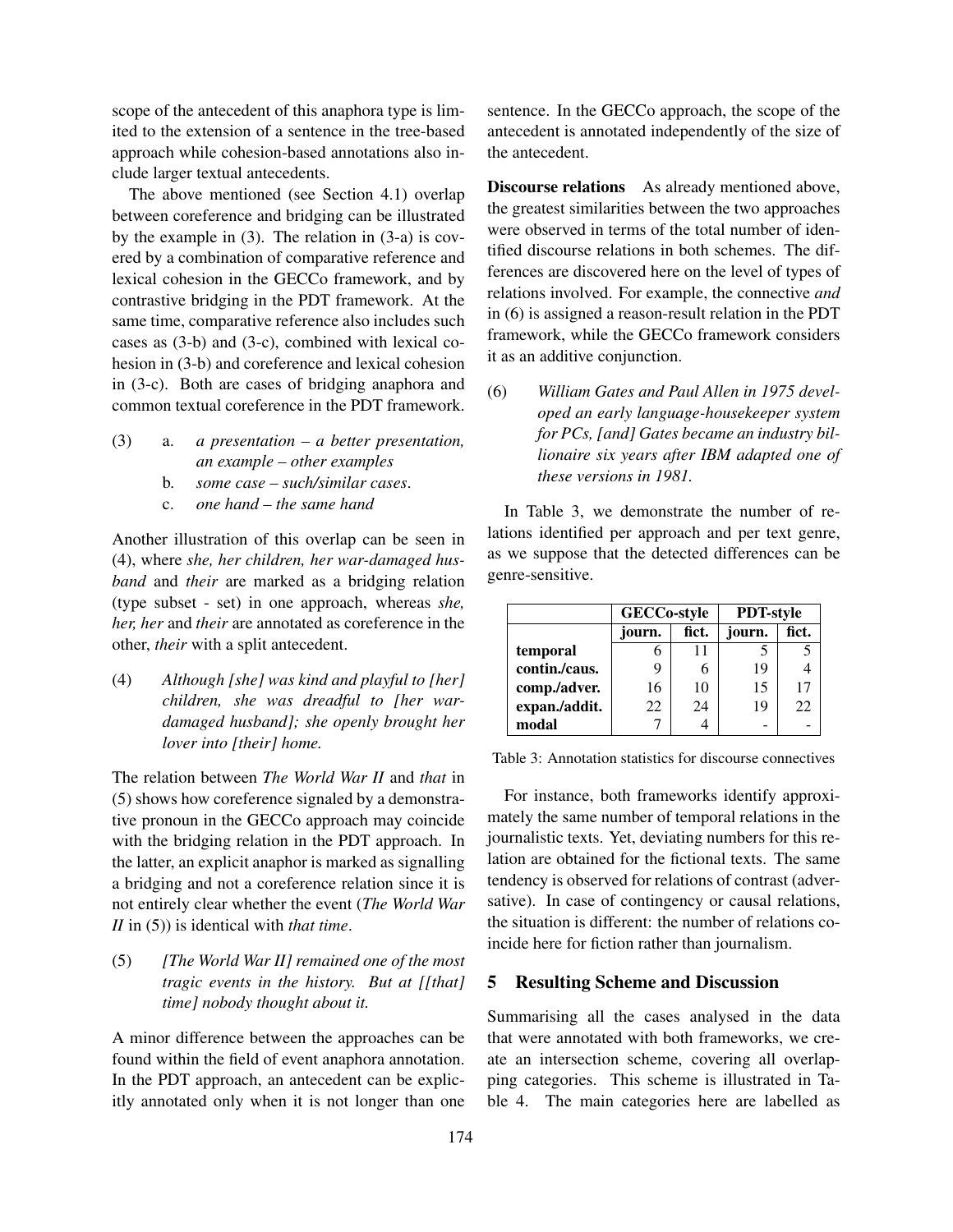IDENTITY, NON-IDENTITY, ELLIPSIS and DIS-COURSE RELATIONS. These general categories also include subclasses on a more fine-grained level, e.g. METONYMY or CONTRAST, which can be derived from the existing annotation. For the time being, we exclude the categories without correspondence, i.e. which exist in one approach but not in the other.

As can be seen from the table, the annotation schemes based on both frameworks can be merged even though there are differences in the terminology used for specific features, in the level of granularity and in the method of annotation.

However, without the categories we had to exclude because there was no correspondence between the two approaches, we cannot cover all the cases of textual phenomena. For instance, modal discourse markers, which are especially important for spoken genres cannot be captured by our interoperable scheme for the time being.

One of the main reasons for the incompatibility of the excluded categories lies in the nature of the phenomenon itself: the GECCo approach takes a linguistic signal into account, while the PDT framework includes a more abstract level of coherence. This is especially reflected in the relations of IDEN-TITY which are not marked by a referring item, e.g. definite article, pronoun, etc. In turn, the GECCo framework captures more semantic relations, e.g. hyponomy, synonymy, etc. that are purely based on sense relations and not on relations between instantiated referents, thus allowing a more fine-grained view on the thematic progression in a text, see Figure 4.

As already stated above, the conceptual dissimilarities discovered in this study seem to result, at least partially, from the systemic differences between Germanic and Slavic languages with respect to the language devices available for expressing textual phenomena. For instance, English uses a very closed class of explicit markers for establishing a relation of comparison, labeled as substitution (*the shirt – the red one*). German is more heterogeneous with respect to the linguistic items available, while Czech has no corresponding structures and makes use of ellipsis instead. We expect that these differences will be even more apparent when integrating the analysis of non-canonical spoken varieties into our trilingual study.

Our future work will include the application of the resulting scheme to our contrastive analysis of naturally occurring texts of English, German and Czech. We are particularly interested in comparing the textual phenomena realized in texts with plain written style with those occurring in non-canonical texts that are produced spontaneously, with a high degree of interaction between varying numbers of speech participants, such as talkshows or private conversation. Moreover, we intend to investigate language production in between spoken and written, such as forums, blogs or interviews. We expect that the most significant differences between languages and genres are tied to varying contextual configurations of mode, e.g. number of speech participants, private vs. public conversation, time laps between production and reception). They may be reflected in textual phenomena with respect to their overall number, the degree of explicitness, as well as the type of textual categories that are preferred. Moreover, we intend to examine variation in the degree of dependence of these textual phenomena on lexicogrammatical constraints or pragmatic peculiarities. The scheme developed in this paper is a first step towards unifying different frameworks that result from separate analyses of Germanic languages and a Slavic language. It therefore reflects a level of generalisation that is applicable to trilingual analysis, which will, however, be broken into more delicate subcategories to permit an identification of fine-grained contrasts.

### 6 Acknowledgement

This work was made possible by a grant on Short Term Scientific Missions received within the Textlink Action (ISCH COST Action IS1312)<sup>3</sup>. We also acknowledge support from the Grant Agency of the Czech Republic (grant P406/12/0658). This work has been using language resources developed and stored and distributed by the LINDAT/CLARIN project of the Ministry of Education, Youth and Sports of the Czech Republic (project LM2010013). The project GECCo has been supported through a grant from the Deutsche Forschungsgemeinschaft (German Research Society).

<sup>3</sup> http://textlinkcost.wix.com/textlink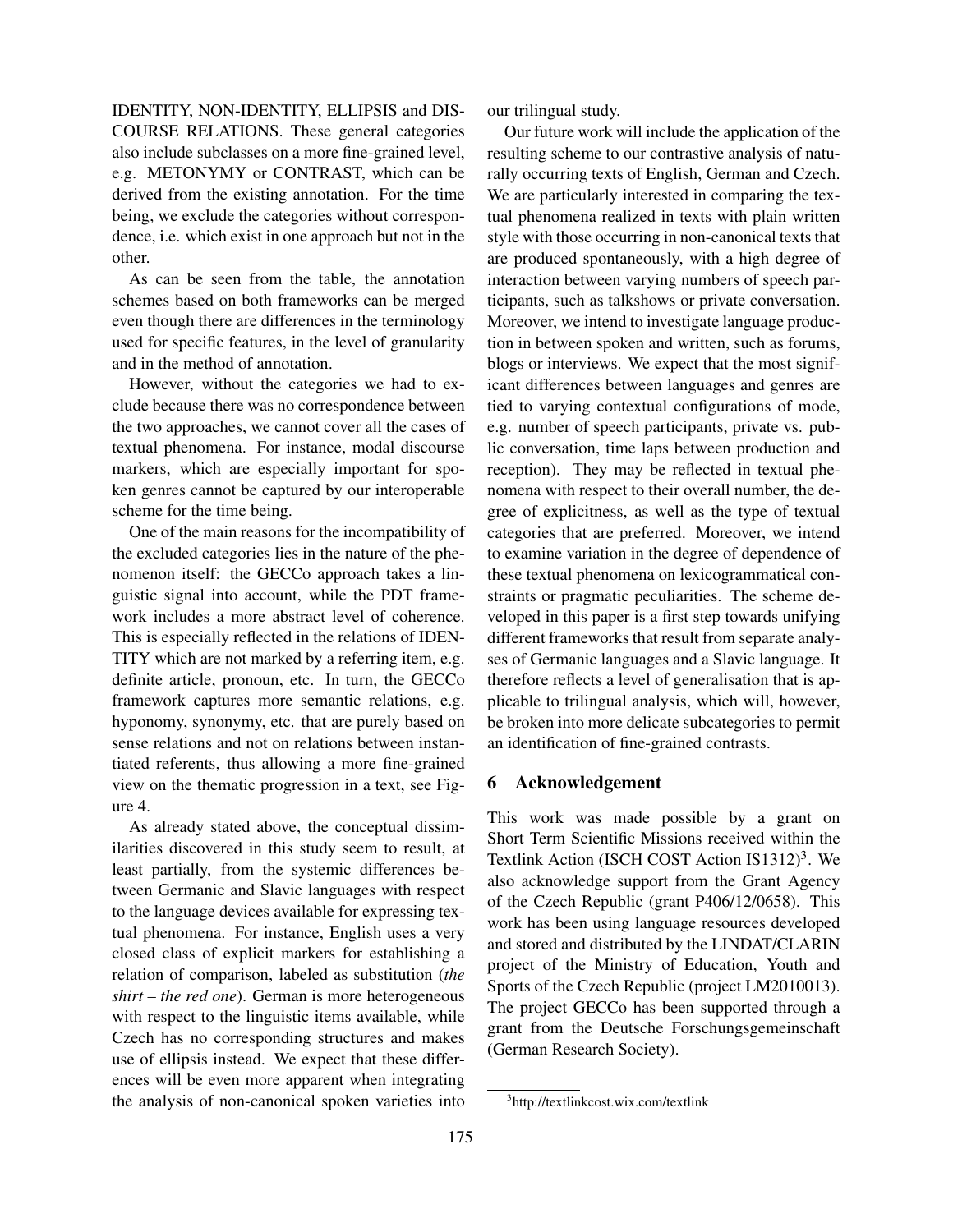|                     | <b>Czech framework</b>                      | <b>German-English framework</b>              |
|---------------------|---------------------------------------------|----------------------------------------------|
|                     | coreference with pronouns                   | coreference with pers. and demo. heads       |
|                     |                                             | (except extended reference)                  |
|                     | pronouns with arrows to segments and        | extended reference                           |
|                     | events                                      |                                              |
| <b>IDENTITY</b>     | NP coreference                              | coreference with pers./ dem. modifiers or    |
|                     |                                             | def.art.+hyperonymy/repetition/synonymy      |
|                     | coreference of NEs                          | repetitions of named entities                |
|                     | coreference with the word same              | comp.reference with the word same            |
|                     | coreference with demonstrative local and    | coreference with demonstrative local and     |
|                     | temporal adverbs (tam, tehdy)               | temporal adverbs                             |
|                     | contextual relations of MERONYMY be-        | contextual relations of MERONYMY be-         |
|                     | tween lexical items                         | tween lexical items                          |
| <b>NON-IDENTITY</b> | bridging CONTRAST with comparative          | comparative reference excluding cases with   |
|                     | adjective                                   | the word same                                |
|                     | bridging CONTRAST without comparative       | antonyms in lex.coh                          |
|                     | adjective                                   |                                              |
|                     | temporal                                    | temporal                                     |
| <b>DISCOURSE</b>    | contingency                                 | causal                                       |
| <b>RELATIONS</b>    | comparison (contrast)                       | adversative                                  |
|                     | expansion                                   | additive                                     |
| <b>ELLIPSIS</b>     | textual ellipsis (nominal, verbal, clausal) | cohesive ellipsis (nominal, verbal, clausal) |

Table 4: Categories for the language- and genre-insensitive scheme



Figure 4: Coreferential and lexical relations in both approaches

#### References

- Robert-Alain de Beaugrande and Wolfgang Ulrich Dressler. 1981. *Einführung in die Textlinguistik*. Niemeyer, Tübingen.
- Eduard Bejček, Eva Hajičová, Jan Hajič, Pavlína Jínová, Václava Kettnerová, Veronika Kolářová, Marie Mikulová, Jiří Mírovský, Anna Nedoluzhko, Jarmila Panevová, Lucie Poláková, Magda Ševčíková, Jan Štěpánek, and Šárka Zikánová. 2013. Prague dependency treebank 3.0.
- Herbert H. Clark. 1975. Bridging. In *Theoretical Issues in Natural Language Processing*, pages 169–174.
- Václav Cvrček, Vileém Kodýtek, Marie Kopivová, Dominika Kováříková, Petr Sgall, Michal Šulc, Jan Táborský, Jan Volín, and Martina Waclawičová. 2010. *Mluvnice soucasn ˇ e´ ceˇ stiny/Grammar of Contempo- ˇ rary Czech/*. Karolinum, Prague.
- Jan Hajič, Petr Pajas, David Mareček, Marie Mikulová, Zdeňka Urešová, and Petr Podveský. 2009. Prague

dependency treebank of spoken language (PDTSL) 0.5.

- Jan Hajič, Eva Hajičová, Jarmila Panevová, Petr Sgall, Ondřej Bojar, Silvie Cinková, Eva Fučíková, Marie Mikulová, Petr Pajas, Jan Popelka, Jiří Semecký, Jana Šindlerová, Jan Štěpánek, Josef Toman, Zdeka Urešová, and Zdeněk Žabokrtský. 2012. Announcing Prague Czech-English Dependency Treebank 2.0. In *Proceedings of the 8th International Conference on Language Resources and Evaluation (LREC 2012)*, Istanbul, Turkey. European Language Resources Association.
- M.A.K. Halliday and Ruqaiya Hasan. 1976. *Cohesion in English*. Longman, London, New York.
- Bohuslav Havránek and Miloš Weingart. 1932. Spisovná *ceˇ stina a jazykov ˇ a kultura / Standard Czech and lan- ´ guage culture*. Melantrich, Prague.
- Kerstin Kunz, Stefania Degaetano-Ortlieb, Ekaterina Lapshinova-Koltunski, Katrin Menzel, and Erich